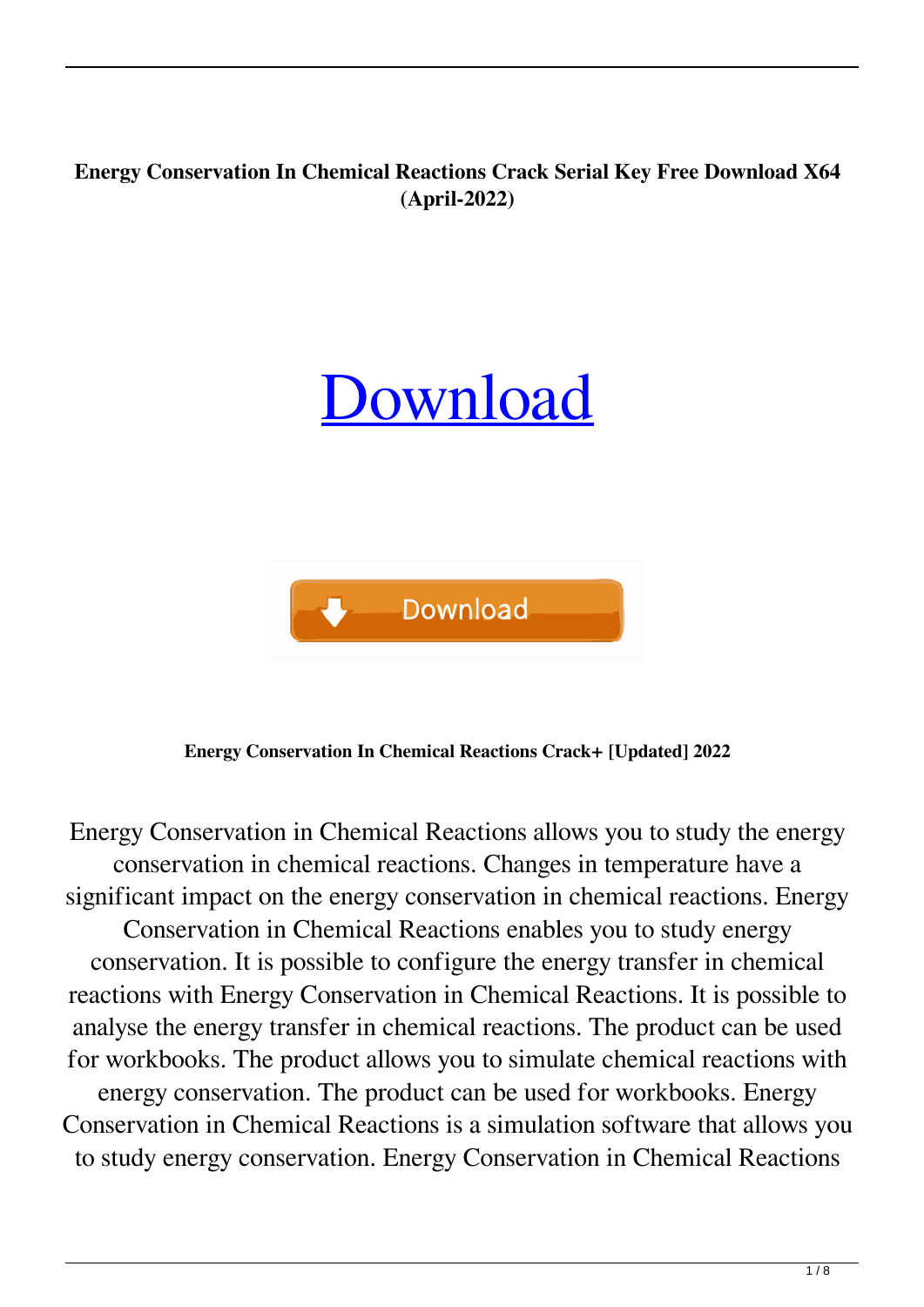enables you to change the temperature and modify the time steps. Energy Conservation in Chemical Reactions Description: Energy Conservation in Chemical Reactions allows you to study the energy conservation in chemical reactions. Changes in temperature have a significant impact on the energy conservation in chemical reactions. Energy Conservation in Chemical Reactions enables you to study energy conservation. It is possible to configure the energy transfer in chemical reactions with Energy Conservation in Chemical Reactions. It is possible to analyse the energy transfer in chemical reactions. The product can be used for workbooks. The product allows you to simulate chemical reactions with energy conservation. The product can be used for workbooks. Electrodes and electrolytes can be configured in simulations with Energy Conservation in Chemical Reactions. Change the temperature of the system with Energy Conservation in Chemical Reactions. Electrodes and electrolytes can be configured in simulations with Energy Conservation in Chemical Reactions. It is possible to configure the temperature of the system with Energy Conservation in Chemical Reactions. It is possible to configure the temperature of the system with Energy Conservation in Chemical Reactions. The temperature of the system with Energy Conservation in Chemical Reactions can be modified. The temperature of the system with Energy Conservation in Chemical Reactions can be modified. The temperature of the system with Energy Conservation in Chemical Reactions can be modified. The temperature of the system with Energy Conservation in Chemical Reactions can be modified. Change the temperature of the system with Energy Conservation in Chemical Reactions. Change the temperature of the system with Energy Conservation in Chemical Reactions. Change the temperature of the system with Energy Conservation in Chemical Reactions. Change the temperature of the system with Energy Conservation in Chemical Reactions. The temperature of the system with Energy Conservation in Chemical Reactions can be modified

**Energy Conservation In Chemical Reactions Activator PC/Windows**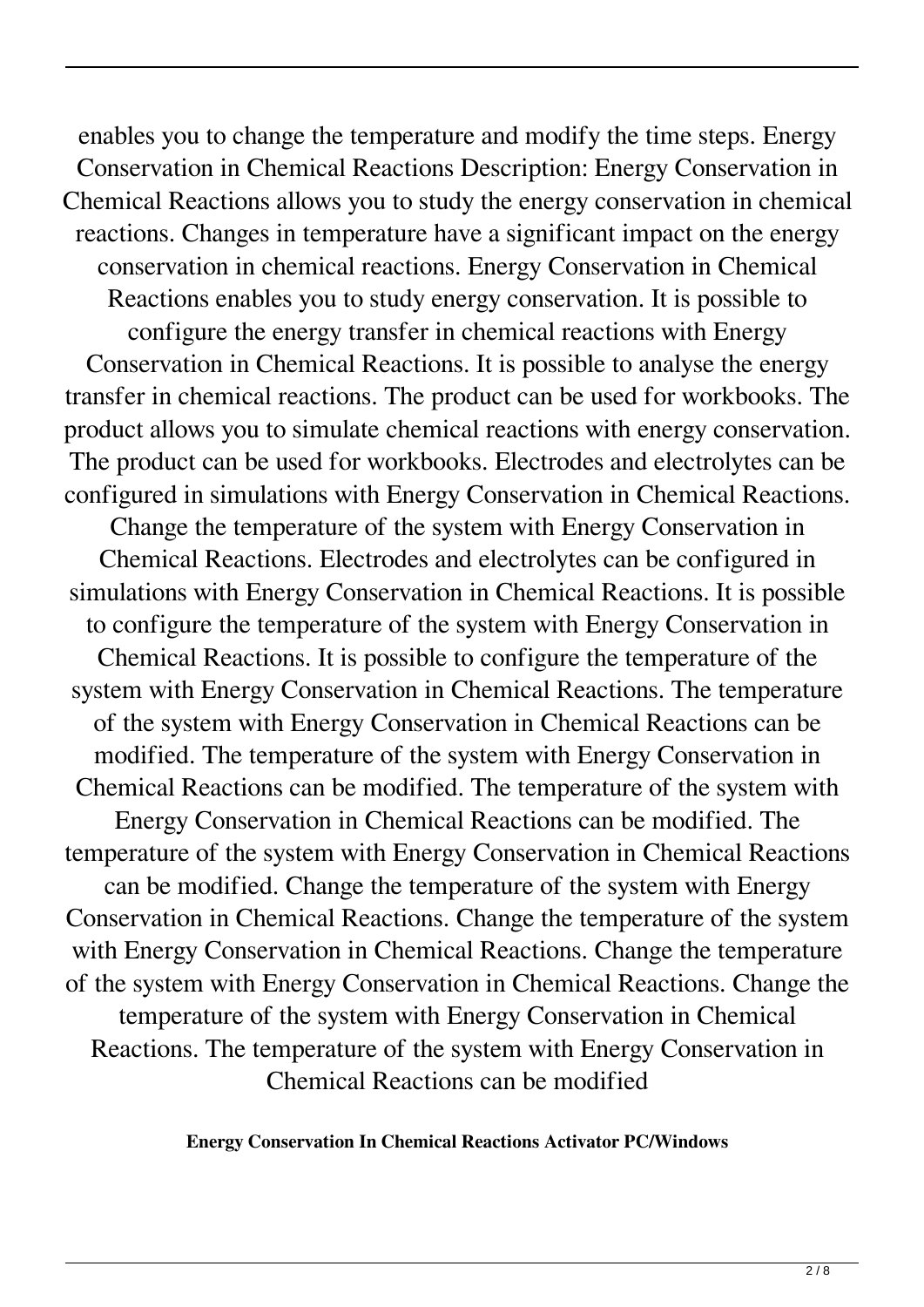This macro helps to manage the simulation. This macro enables you to choose between collision, no collision and dynamic collision, as well as the number of molecules per unit cell, the number of species and units, the number of particles per species and units, the width of the box and the atomic details, which depend on the number of particles per species and units. The macro allows you to choose the type of reaction and define a set of products. Some products have the same energy. This macro helps you to manage this data. Energy Conservation in Chemical Reactions Version 3.0 (2018-03-07) Energy Conservation in Chemical Reactions is a simulation software that allows you to study energy conservation. Energy Conservation in Chemical Reactions Version 3.0 (2018-03-07) Download Energy Conservation in Chemical Reactions (2018-03-07) Energy Conservation in Chemical Reactions (2018-03-07) Important: Energy Conservation in Chemical Reactions (2018-03-07) is licensed to the individual end-user only. It cannot be transferred and must not be shared with a third party.A three-gene expression panel that predicts poor prognosis in resected lung cancer patients. Recent studies showed that lung cancer is a heterogeneous disease and better prognostic markers are needed. This study tested the prognostic value of a three-gene panel, GSE2687, in a subset of lung cancer patients who underwent surgical resection. An independent data set, GSE31210, was used to validate the panel. The identified signature was then tested in two data sets, GSE116915 and GSE50081, respectively, to further validate its prognostic value in surgically resected lung cancer patients. Three-gene panel expression was found to be associated with poor survival in the three data sets. The prognostic value was validated in two independent data sets. The risk score for each patient was computed based on the expression of the three genes and the risk score was associated with survival time. Our study identified a gene expression signature, which can predict a poor prognosis in lung cancer patients.Q: Best practices on how to deploy a winforms application I have developed a Winforms application using Visual Studio 2010, but I have never used the Publish or Release feature. I have decided to use this feature for deploying the application into a customer's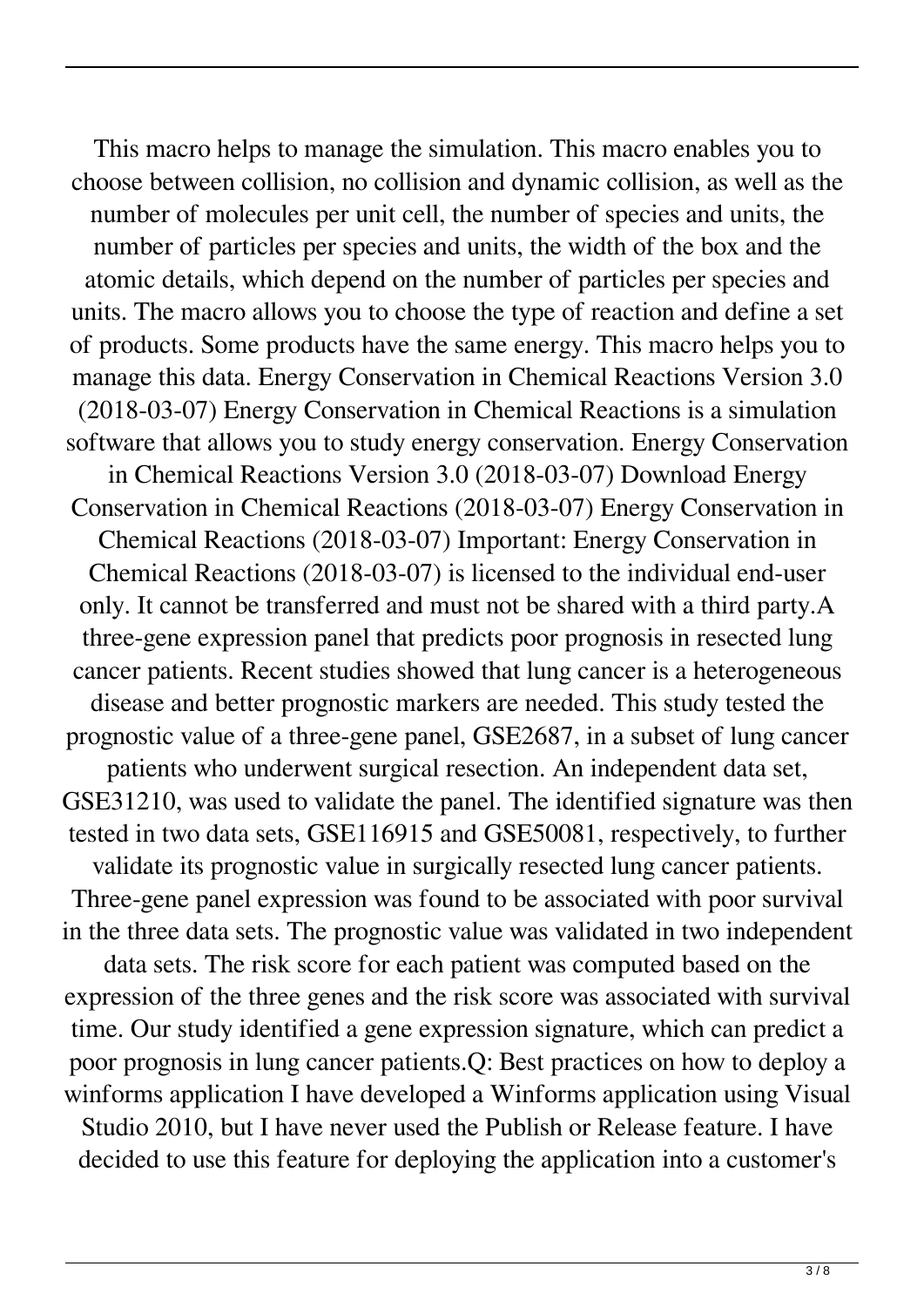computer (the 77a5ca646e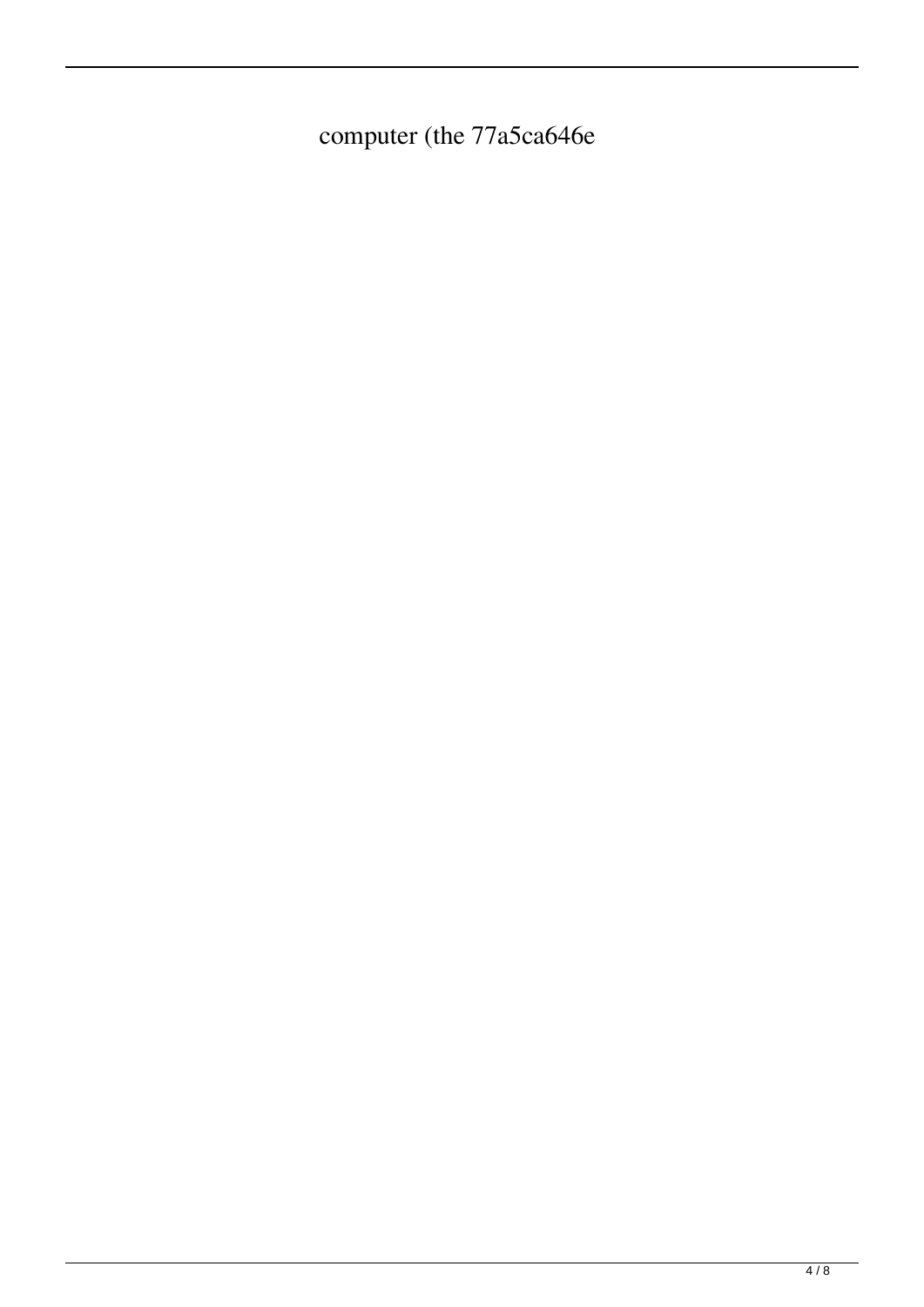#### **Energy Conservation In Chemical Reactions Crack + PC/Windows**

This simulation software is based on ADAMS (Automated Discrete Approximation Method for Solving), a software developed by the GE Research Center. This simulation software can be used to study the energy balance of chemical reactions, whether it is endothermic or exothermic. This simulation software enables you to create a class library with specific functions, so it can be easily reused for different simulations. Thesis Engine is a free software for writing a thesis, term paper, or essay. It supports LaTeX, HTML and Microsoft Word. Its original goal is to provide functionality for those who would like to create, save, and send their own thesis or other academic paper without using a university service. Adison is a visual simulator for the game of Go. The program is intended for beginners. It provides assistance for learning the rules of the game and visualize a game that is already played. Air Car is a physics and graphics engine developed as an educational tool to demonstrate the effect of air drag on a car. The program is written in Delphi. It has a graphical user interface and a visual simulation mode. The FLAME project is the union of three simulators of the flames of combustion. Each one is of different characteristics, but they are interconnected in order to allow a higher level of simulation control. The Metals Technology Simulator is a visual simulator of a sequence of Thermobaric Reactions. The simulations are performed by means of GFLAME, a graphical and numerical simulator for FLAME developed by the University of Pavia. The purpose of the project is to create an open-source simulation software for nuclear waste disposal. The simulation software should be able to mimic both the chemical and physical behaviour of the geological formations through which waste is disposed of. The purpose of the project is to create an open-source simulation software for nuclear waste disposal. The simulation software should be able to mimic both the chemical and physical behaviour of the geological formations through which waste is disposed of. Aims of the software: - Select and edit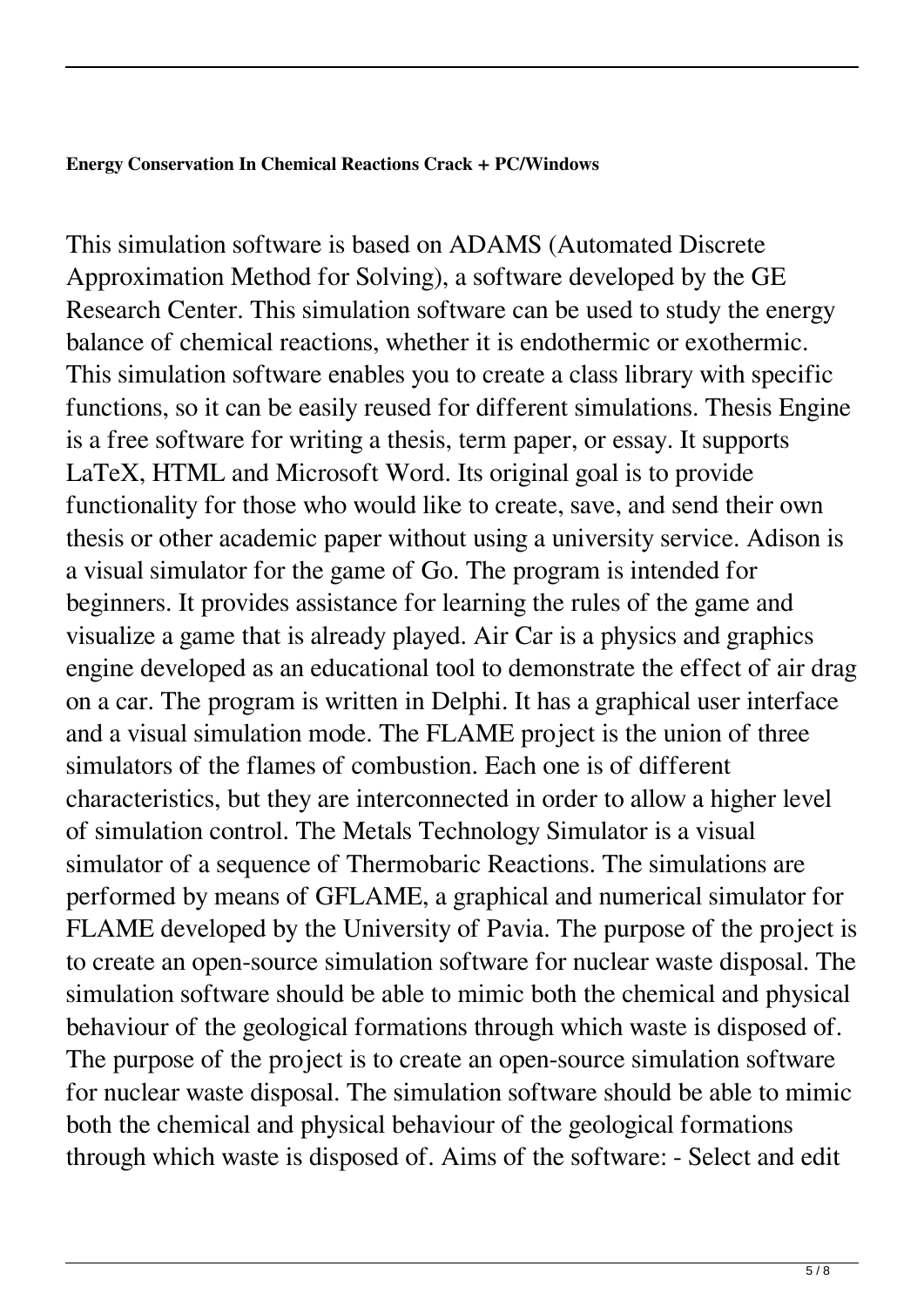and display the file of a cluster of NS-3 simulation scenarios. - Select the behaviours for each scenario. - View the results in simulation While waiting for an answer, follow the advices from Aries in order to increase your internet speed. Pecan Analytics, a Florida-based marketing, web, and technology services firm

## **What's New in the?**

This program is a simulation software that allows you to study energy conservation in chemical reactions. Features: 1.Energy Conservation in Chemical Reactions calculates energy conservation in chemical reactions 2.Possibility of simulation at variable temperatures and time steps. Prerequisities: > MS-Windows OS with.NET Framework installed. How to Install: 1.Download the EXE file from the link below 2.Extract and run the installer. 3.Accept the licence agreement and the installation will be complete. Contact: > If you have any questions or comments, you are welcome to contact us > at: > contact@ict.chem.indiana.edu Version 1.0 2/9/2004 A. Barale, M.D. L. Filippone Chemistry \_\_\_\_\_\_\_\_\_\_\_\_\_\_\_\_\_\_\_\_

\_\_\_\_\_\_\_\_\_\_\_\_\_\_\_\_\_\_\_\_\_\_\_\_\_\_\_\_\_\_\_\_\_\_\_\_\_\_\_\_\_\_\_\_\_\_\_\_\_\_\_\_\_\_\_\_\_\_\_\_

\_ Chemical Reactions is a simulation software that allows you to study energy conservation in chemical reactions. Energy Conservation in Chemical Reactions enables you to change the temperature and modify the time steps. Description: This program is a simulation software that allows you to study energy conservation in chemical reactions. Features: 1.Energy Conservation in Chemical Reactions calculates energy conservation in chemical reactions 2.Possibility of simulation at variable temperatures and time steps. Prerequisities: > MS-Windows OS with.NET Framework installed. How to Install: 1.Download the EXE file from the link below 2.Extract and run the installer. 3.Accept the licence agreement and the installation will be complete. Contact:  $>$  If you have any questions or comments, you are welcome to contact us > at: > contact@ict.chem.indiana.edu Version 1.0 2/9/2004 A. Barale, M.D. L.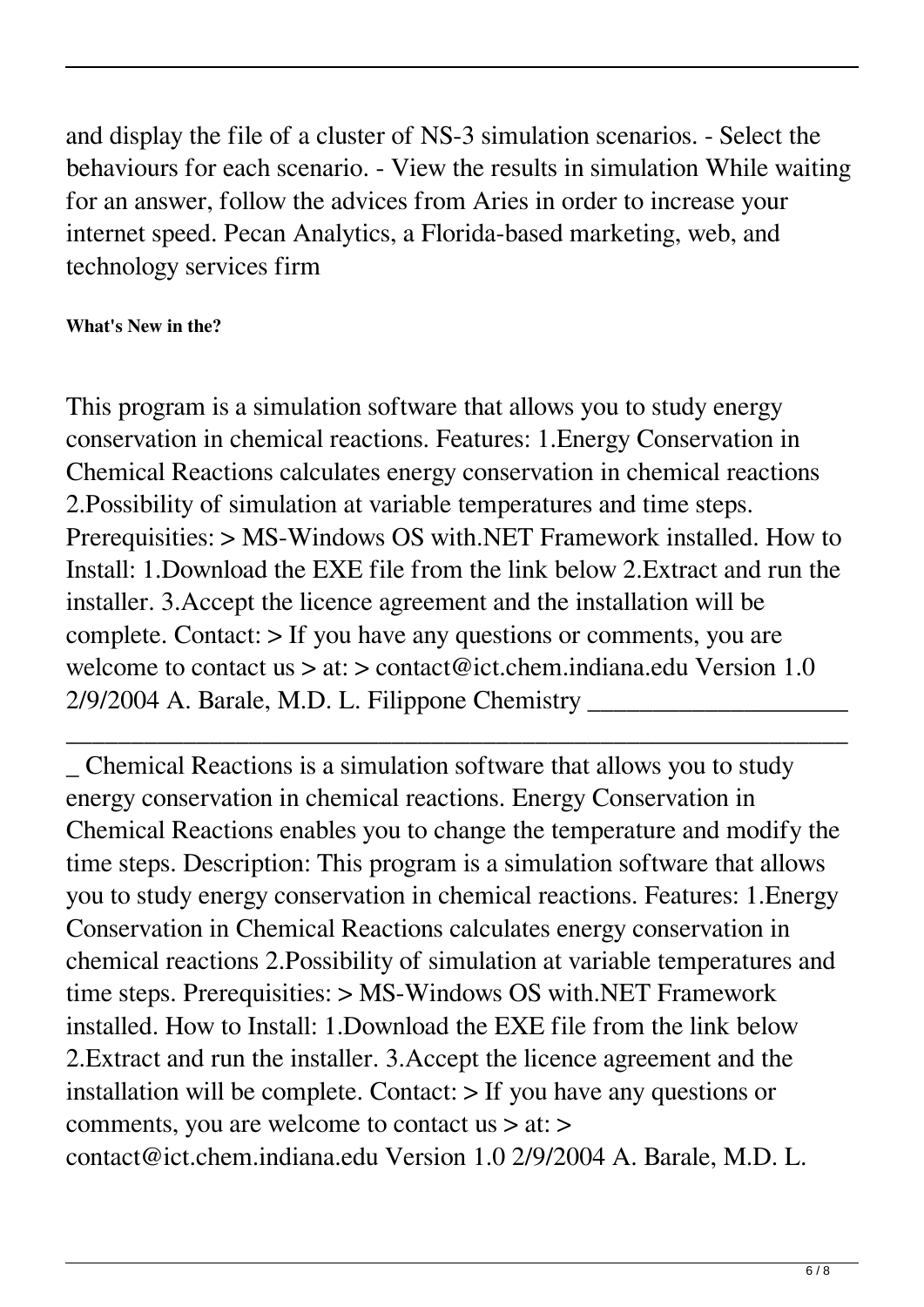Filippone Chemistry

\_\_\_\_\_\_\_\_\_\_\_\_\_\_\_\_\_\_\_\_\_\_\_\_\_\_\_\_\_\_\_\_\_\_\_\_\_\_ Chemical Reactions is a simulation software that allows you to study energy conservation in chemical reactions. Energy Conservation in Chemical Reactions enables you to change the temperature and modify the time steps. Description: This program is a simulation software that allows you to study energy conservation in chemical reactions. Features: 1.Energy Conservation in Chemical Reactions calculates energy conservation in chemical reactions 2.Possibility of simulation at variable temperatures and time steps. Prerequisities: > MS-Windows OS with.NET Framework installed. How to Install: 1.Download the EXE file from the link below 2.Extract and run the installer. 3.Accept the licence agreement and the installation will be complete. Contact: > If you have any questions or comments, you are welcome to contact us > at: > contact@ict.chem.indiana.edu Version 1.0 1/26/2004 A